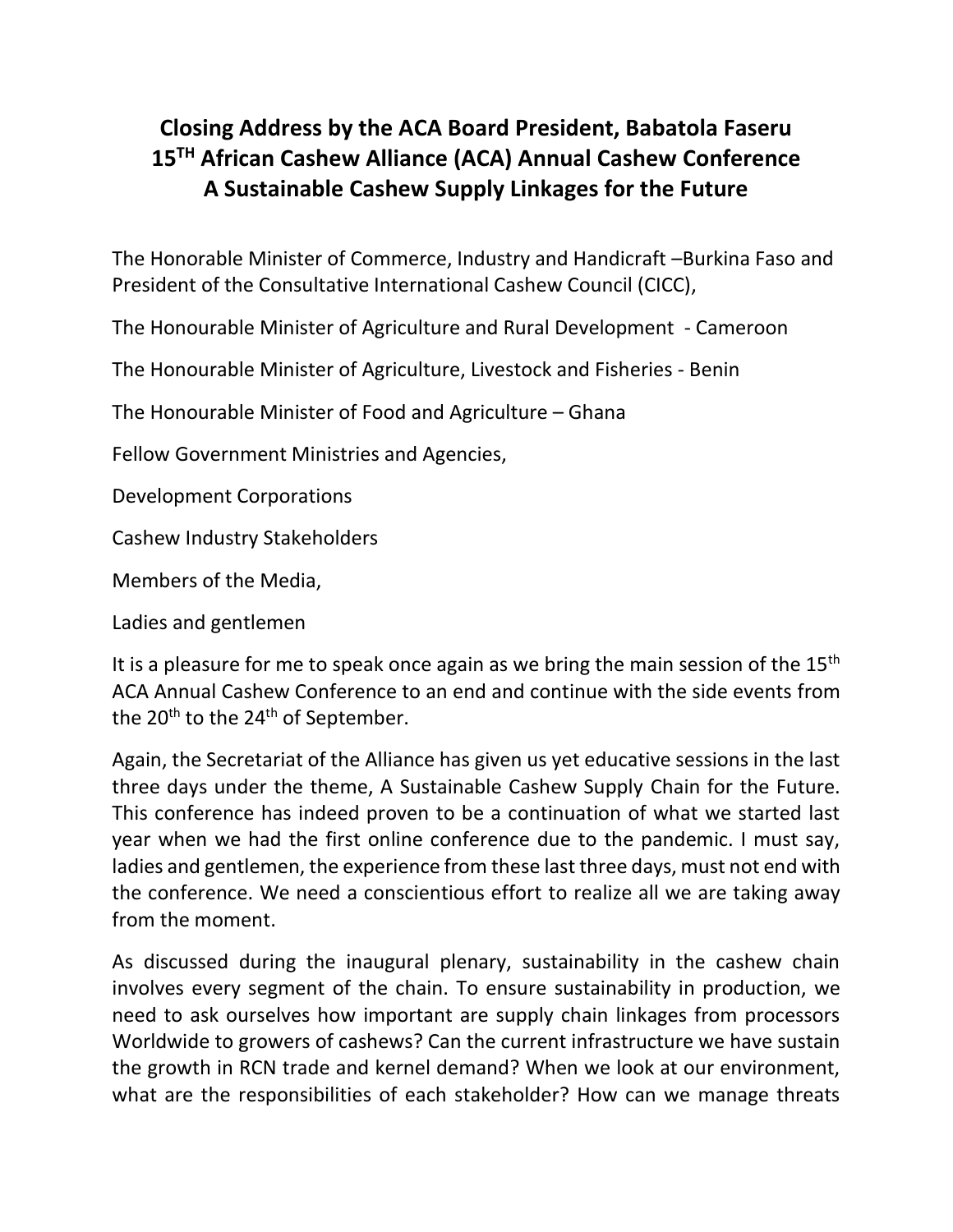from climate change? How can we even handle the change COVID19 and its impact on the industry? what can we learn from the pandemic about sustainability? Ladies and gentle, these and many questions came from the inaugural plenary session which were answered to an extent, but we must think further taking into consideration the actual state of our respective countries when it comes to cashew.

At the sustainable processing and supply linkages, we were exposed to trends big industry players in the end market are taking to ensure our farmers and processors are prepared for the future. Supply linkage, how can we ensure farmers are put in cooperatives given we have a competitive industry. We were privileged to see how some processing units operate in terms of the standards, what linkages are established and leverage upon, the issue of traceability.

Ladies and gentlemen, we had representatives from various cashew producing countries share with us a sort of national report on what each is doing to ensure sustainability, from researches, practices which can be technical like the proper selection of germplasm for planting, government-dependent practices like being responsible for the provision of nuts and planting materials, private dependent practices which centre around logistic and commercially feasible for example the safe transport of RCN, proper drying among others. This session on sustainable cashew production shows that we must collaborate even more among the producing countries and share the discoveries and research gain. We need to work on ensuring higher productivity as it does not suffice only to say Africa is the number 1 cashew producing continent.

Ladies and gentlemen, even more, interesting is the just-concluded session on creating an enabling policy environment for a sustainable cashew supply chain. During this session, we asked ourselves what the existing policies are, which ones can positively impact our industry taking the future into consideration? Who are the authorities and regulatory institutions? What relationships exist between the public and private sectors? What are our expectations from the Consultative International Cashew Council (CICC)?

Ladies and gentlemen, let me not go on with all the questions we sought to find answers to in the last three days as we pondered on sustainability. I would like to challenge us as we go back to our respective factories, organizations, farms, countries, may we reflect on these questions, and may we find answers that will positively impact our industry not only in Africa but across the globe.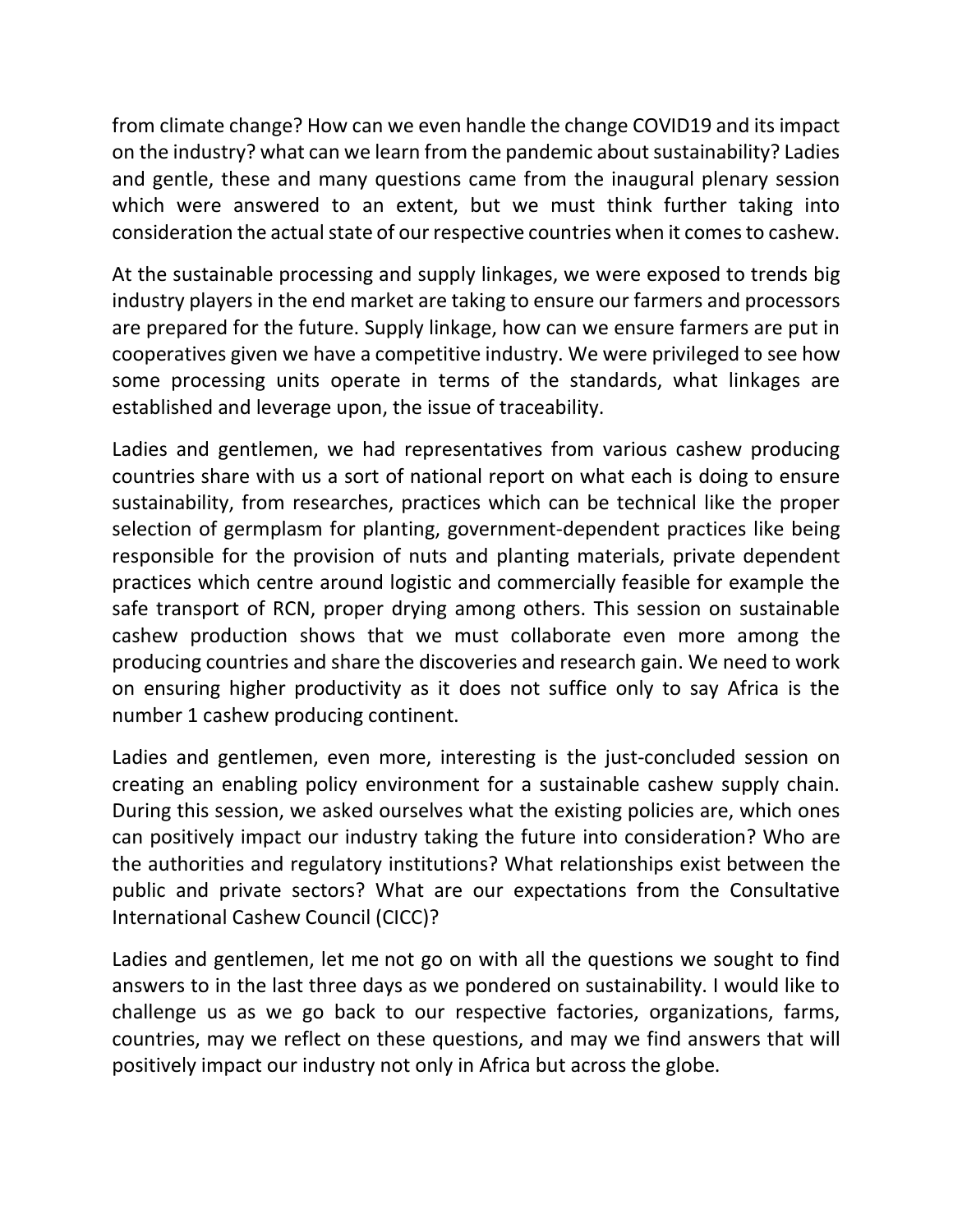Following the end of this conference, we cannot pretend we did not experience technical glitches, particularly unstable internet among others as we journeyed the last three days. We in ACA will continue to research and enhance the online conference streaming technologies to assure effective delivery. We welcome every idea and suggestion.

Finally, excellencies, ladies, and gentlemen, I would like to again thank my team at the African Cashew Alliance Secretariat for a well-organized conference with relevant content needed to reshape the industry in Africa and globally. The opportunity you provide to the stakeholders of the cashew industry is enormous and commendable.

To all our sponsors

- a. Meyer
- b. Conseil du Coton et de l'Anacarde (CCA)
- c. The United States Department of Agriculture (USDA)
- d. Technoserve BeninCaju
- e. TechnoServe Prosper Cashew
- f. CNFA Pro Cashew
- g. LIFFt Cashew Project
- h. GIZ/ComCashew
- II. And our partners
	- a. Intersnack
	- b. Sustainable Nuts Initiative (SNI)
	- c. CashewInfo
	- d. The Consultative International Cashew Council (CICC)
	- e. The Ministry of Food and Agriculture (MoFA) Ghana
	- f. The Ministry of Commerce, Industry and Handicrafts, Burkina Faso
	- g. The Ministry of Agriculture, Livestock and Fisheries, Benin
	- h. The Ministry of Agriculture and Rural Development, Cameroon

Not forgetting our Media partners: COMMOD AFRICA, RFI, Joy News, B&FT, Daily Guide and so many others… THANK YOU!

We also thank members of the African Cashew Alliance, thank you for the support.